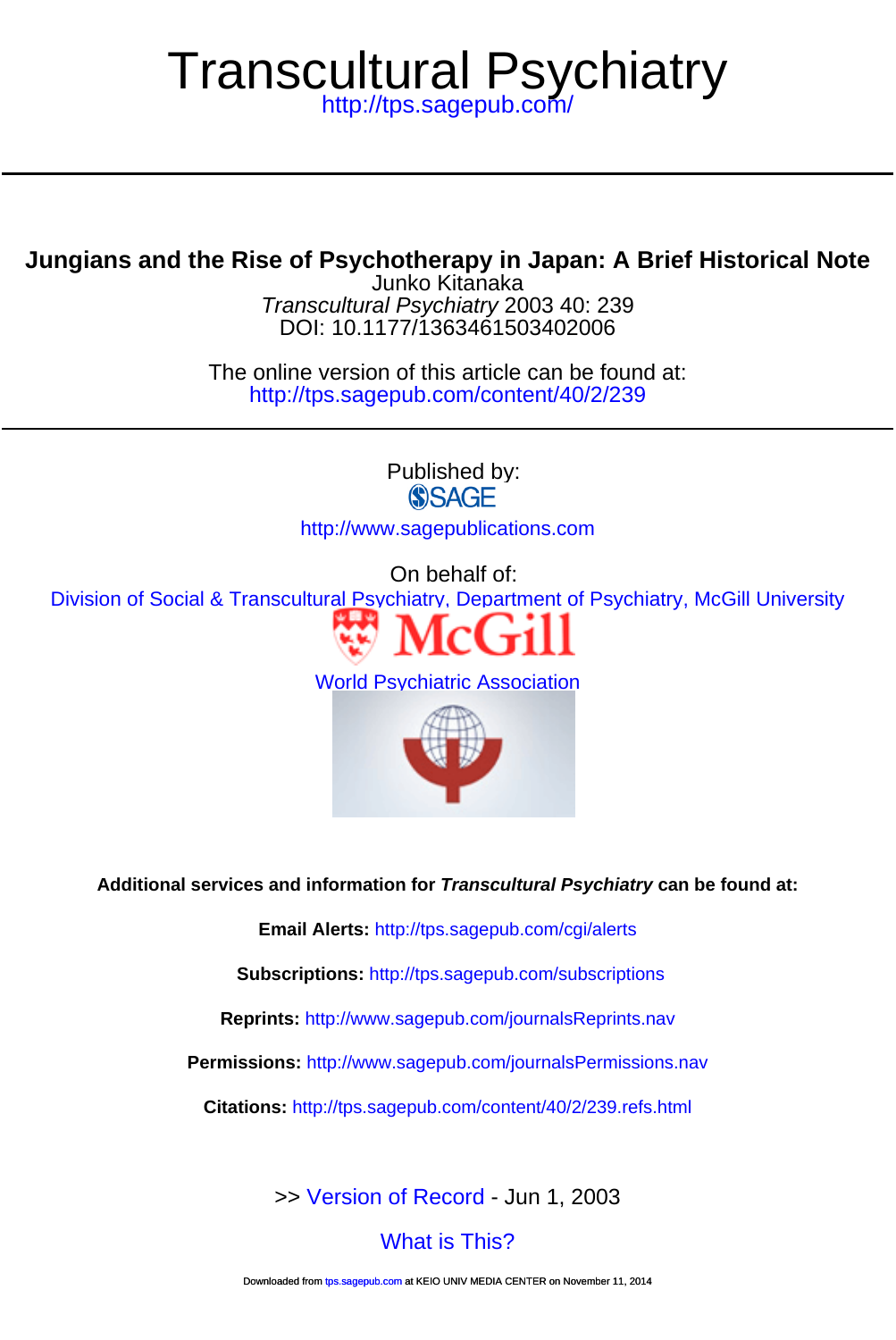

**ARTICLE** 

# **Jungians and the Rise of Psychotherapy in Japan: A Brief Historical Note**

### **JUNKO [KITANAKA](#page-9-0)** *McGill University*

**Abstract** Scholars of transcultural psychiatry have long wondered why psychoanalysis has remained marginal in Japan, despite its early introduction there. Psychotherapy, however, has been steadily growing in popularity, and Jungians have played no small part in this development. This article provides a brief historical sketch of psychotherapy in Japan by focusing on how Jungians have cultivated a following through imaginative cultural critiques and therapeutic practices such as sandplay therapy. The article also touches upon the particularly Jungian themes that have appealed to popular audiences, as well as the dilemmas psychotherapists have encountered in their attempts to institutionalize psychotherapy as a form of clinical practice in Japan.

**Key words** clinical psychology • Japan • Jung • psychotherapy

One of the puzzling questions that has been asked frequently in transcultural psychiatry is: why have Japanese largely been unreceptive to psychoanalysis (e.g. Doi, 1990)? Psychiatry has been institutionally established in Japan since the nineteenth century, and psychiatrists have embraced many of the Western notions about mind and body. However, many psychiatrists have remained indifferent to, if not dismissive of, the ideas of psychoanalysis. The situation has been changing, however, if not so much within psychiatry (which remains largely biologically oriented), then certainly in terms of the increasing number of clinical psychologists

Vol 40(2): 239–247[1363–4615(200306)40:2;239–247;033592] Copyright © 2003 McGill University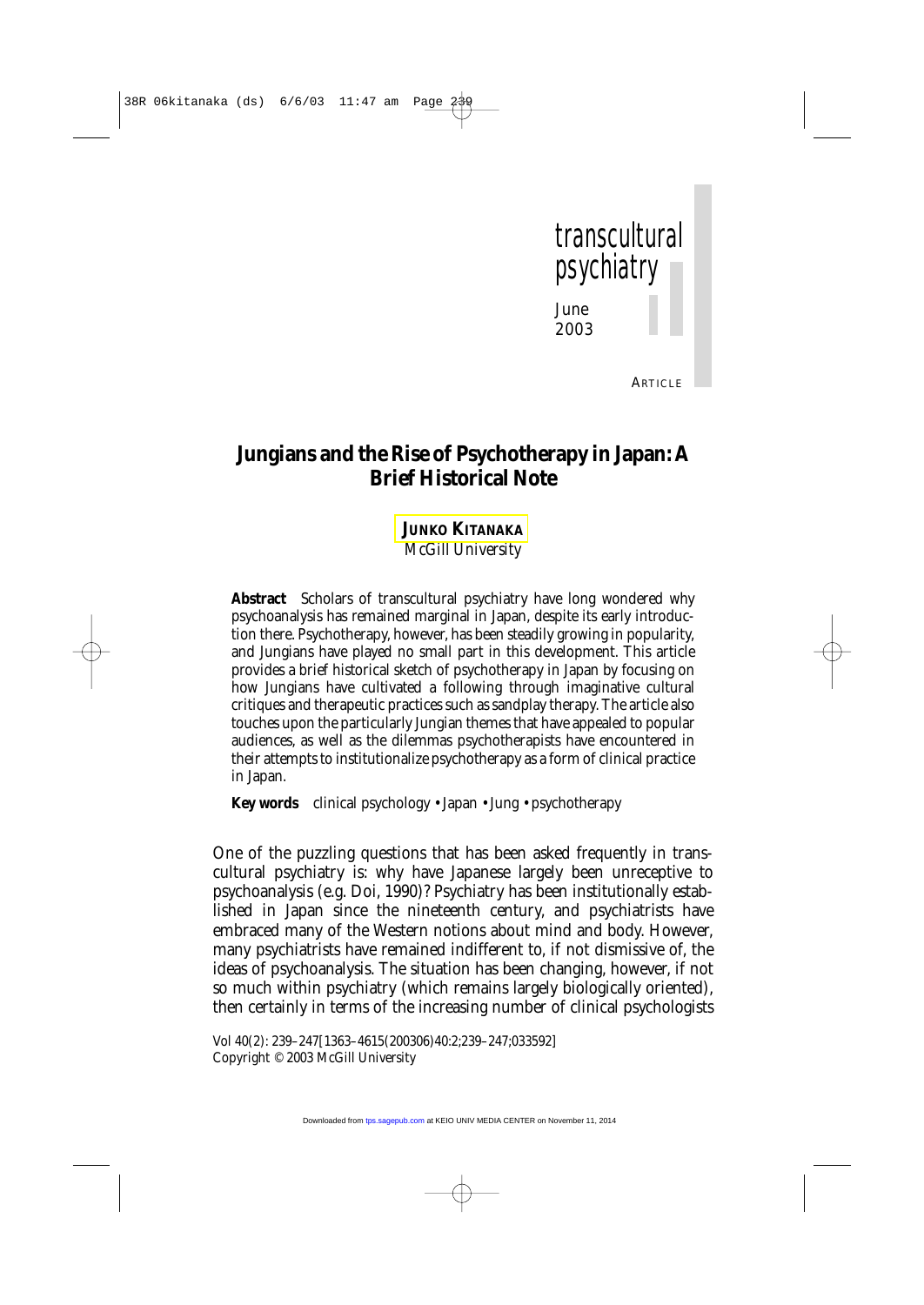and the growing interest in things psychological in Japanese society as a whole. Jungians have played no small part in these developments.

In particular, Hayao Kawai, the first Japanese to receive an analytical license from the C. G. Jung Institute in Zurich, has been greatly influential in shaping the current field of clinical psychology in Japan. He has over 230 books to his name, has frequently appeared on TV, and has held published discussions with many well-known Japanese intellectual figures from a variety of fields. Professor Emeritus at Kyoto University, he has served on many important committees and institutions, has been designated a 'Person of Cultural Merit' by the Japanese government, and has been appointed director of the Agency for Cultural Affairs. In this article, I provide a brief history of psychoanalysis in Japan before I turn more specifically to Kawai's work, to explore how Jungian ideas have developed in Japan, and the context in which they have gained a wide audience.<sup>1</sup>

#### **The Marginal Position of Psychoanalysis in Japanese Psychiatry**

The introduction of psychoanalysis to Japan began in the 1910s. A number of articles and books on psychoanalysis were published around this time (Sato & Mizoguchi, 1997). K. Marui (1886–1953) of Tohoku University, who spent three years at Johns Hopkins under A. Meyer from 1916, was the first to bring psychoanalysis to Japanese psychiatry, which was overwhelmingly biological in its orientation. His disciple, H. Kosawa (1897–1968) became the first Japanese to go through didactic analysis in Vienna, and opened his own clinic in Tokyo in the 1930s.

Although there have certainly been renowned psychoanalytically oriented psychotherapists such as T. Doi (1920–) and K. Okonogi (1930–), academic psychiatry in Japan has, since the early 1900s, been steeped in the German tradition of Kraepelinian, biological psychiatry. Freudian psychoanalysis was seriously challenged in Japan not only by biological psychiatrists, but also by M. Morita (1874–1938), founder of Morita therapy. Even with the avalanche of American psychodynamic influence in the post-World War II period, most academic psychiatrists continued to fend off psychoanalysis by drawing upon, for example, Jaspers' epistemological criticism on Freud (see Uchimura, 1954). Therapeutic approaches have become more diverse since the 1960s, and some respected psychotherapists have become professors of psychiatric departments in universities. However, for cultural, economic and institutional reasons, psychoanalysis has continued to be marginalized in Japanese psychiatry.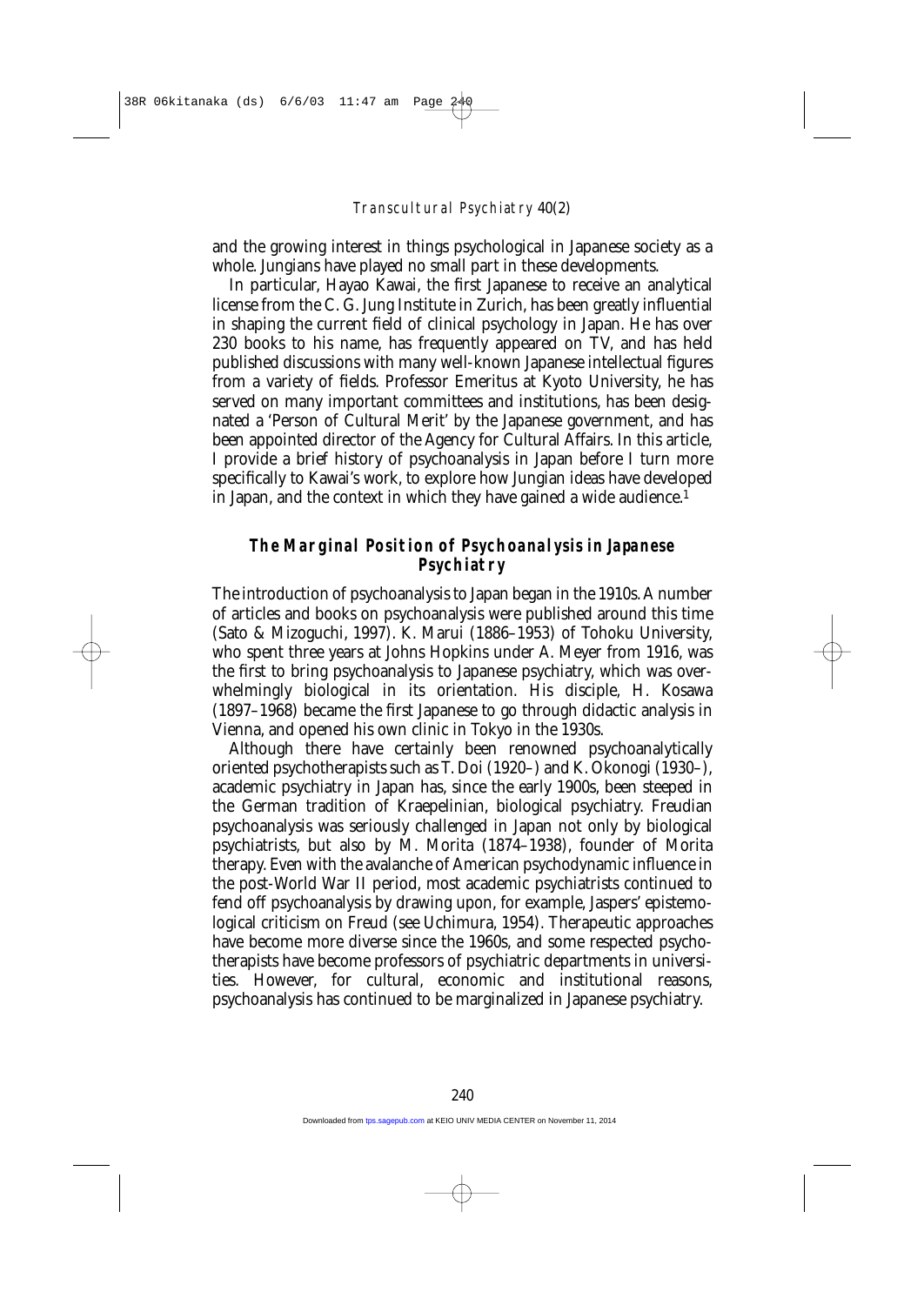# **Psychoanalysis in Popular Culture**

Psychoanalysis first found a more receptive audience among writers, literary scholars and other intellectuals. The Jungian notion of types was introduced in the 1920s, and terms such as 'introvert,' 'extravert,' and 'complex' became part of Japanese lexicon (Higuchi, 1990). K. Nakamura, the editor of a popular journal called *Hentai Shinri* (*Abnormal Psychology*), translated Jung's *On Psychic Energy* (*Seimeiryoku no Hatten*) in 1931 (Sato & Mizoguchi, 1997). There was another surge of interest in psychoanalysis in the post-World War II period; the first of 17 volumes of selected works of Freud came out in Japanese in 1952, followed by the selected works of Rogers (7 volumes) in 1955. Also in 1955, Jung's selected works (5 volumes) began to be translated by scholars of German literature, but these were mainly read by literary scholars. This situation changed with the emergence of the field of clinical psychology in the post-war era.

# **Clinical Psychology's Coming of Age in Japan**

Clinical psychology, including test batteries such as Rorschach, began to be extensively introduced from the US in the 1950s. There emerged a sudden need for psychologists at institutions such as child guidance centers, mental hospitals, and juvenile classification offices, which were hurriedly established under the guidance of the American occupying army (Murase, 1995). On the therapeutic front, the field soon came to be predominantly Rogerian. Hatase (1982) notes that, in the years after the defeat in World War II and the general atmosphere of 'yearning for democracy,' the Rogerian stance – that is, the importance of nondirective support for people's self-actualization – provided hope and an inspiring direction for psychologists. In 1964, the Japanese Association of Clinical Psychology (*Nihon rinsho shinri gakkai*) was established. However, this temporary unification of psychologists soon collapsed in 1969 amid debate over the association's attempt to establish a national licensing system. The resulting chaos, fueled in part by the antipsychiatry movement that swept through Japan during the 1970s, provided a context in which Japanese Jungians began to cultivate their own perspectives.

Both Higuchi (1990) and Ujihara (1999) agree that it was the publication of Kawai's *Introduction to Jungian Psychology* in 1967 that marked the beginning of Jungian psychology in Japan. It seems that there are three dimensions to how Kawai and his colleagues tried to rebuild the field: theoretical, practical, and institutional. First, Kawai's early publications included both psychotherapy and cultural critique with titles like *The Phenomenology of Shadows*, *The Maternal Society*, *The Pathology of Japanese Society*, and the award-winning *Fairy Tales and the Psyche of Japan*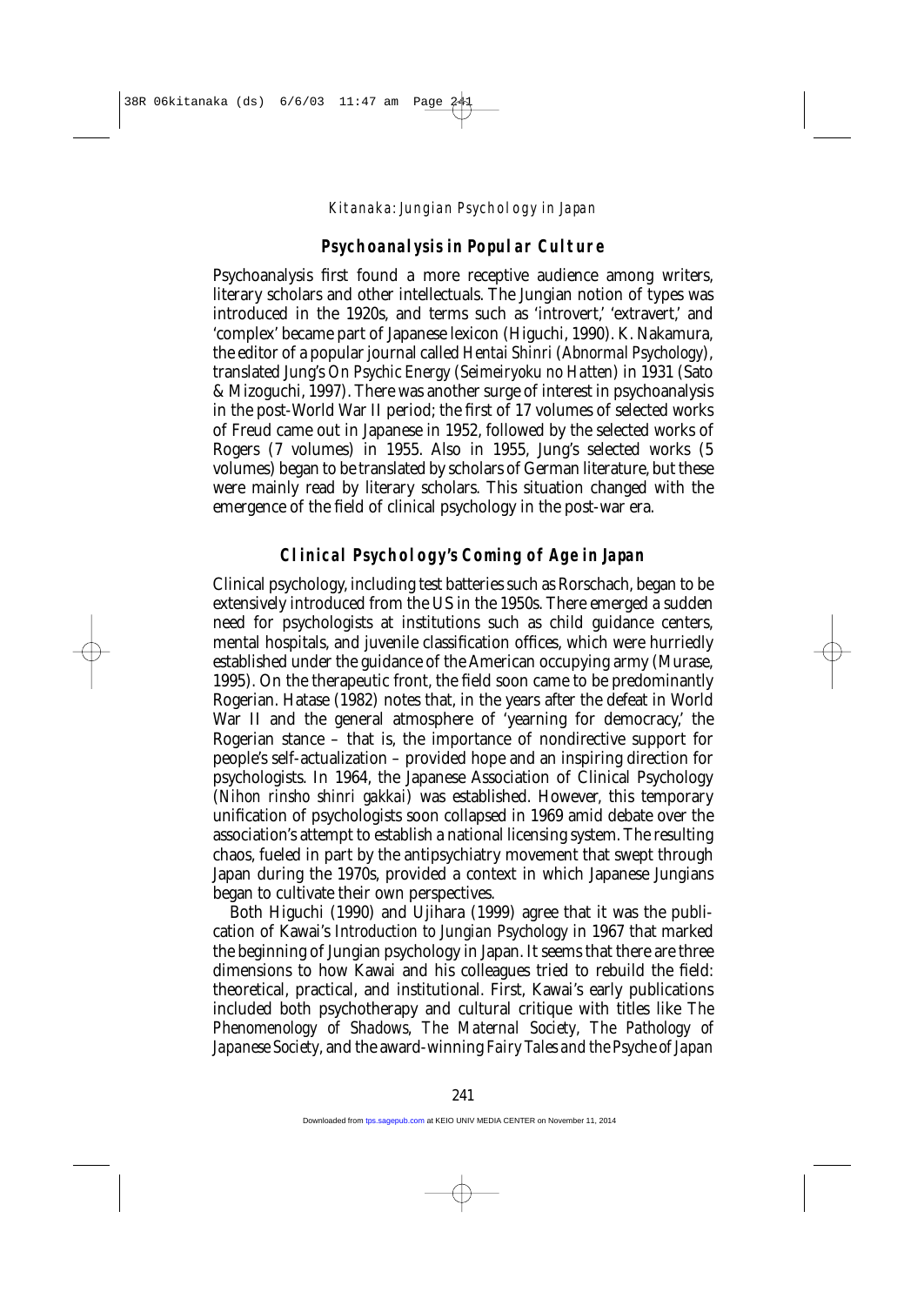(Kawai, 1988). Second, Kawai's group promoted in-depth case studies for training therapists and popularized Dora Kalff's sandplay therapy (Kalff, 1980). Third, and arguably the most important, Kawai and his colleagues cultivated new institutional contexts for clinical psychologists to gather and exchange ideas. In place of the then-chaotic Japanese Association of Clinical Psychology, this group became pivotal in founding in 1982 the Association of Japanese Clinical Psychology (*Nihon shinri rinsho gakkai*), which has come to have tremendous influence in the field over the years.

#### **Jungian Psychoanalysis as a Form of Cultural Critique**

Most of Jung's major works have been translated into Japanese. As well, through numerous publications, Kawai and other Jungians have widely popularized Jungian readings of the Japanese self.2 The best example is Kawai's comparative work on Western and Japanese folktales, in which he discovers intriguing structural differences (Kawai, 1988, 1995). According to his reading, in Western folktales there are explicit themes of identityformation via the overcoming of hardship and, in the end, of a happy unification of man and woman through marriage. In comparison, Japanese folktales, he argues, often leave one with an ambiguous ending in which the important thing seems to be that 'nothing happened.' What is 'lacking' is the kind of self-actualization idealized in the West: i.e. overcoming contradictions by directly confronting the paternal. Behind the lack of direct confrontation thus lies a different idea of moral development, which, he suggests, provides a key for understanding Japanese psychology. Perhaps it is because of these unique ideas and works such as *Buddhism and the Art of Psychotherapy* (Kawai, 1996) that A. Guggenbuhl-Craig has called Kawai's approach a 'Buddhist school of Jungian psychology' (cited in Ujihara, 1999).

What lies beneath these differences, many Jungians suggest, is the notion of the *maternal*. Indeed, this theme has appeared repeatedly in the writings of Japanese therapists from their initial encounters with psychoanalysis. It is well known that Kosawa, the first Japanese practicing psychoanalyst, formulated the notion of Ajase complex in a 1932 article through his critical rereading of Freudian theories (see Tatara, 1982). Drawing upon the Buddhist legend of Prince Ajase, Kosawa proposed this notion to Freud in order to call attention to the family dynamics that center around the mother–child relationship. Kawai, through his work on folklore and clinical practice, has also employed the Jungian notion of 'the Great Mother' and suggested that we examine the maternal principle deeply embedded in Japanese society (Kawai, 1988). Other Jungians as well have extensively used the notion of the Great Mother in arguing how it becomes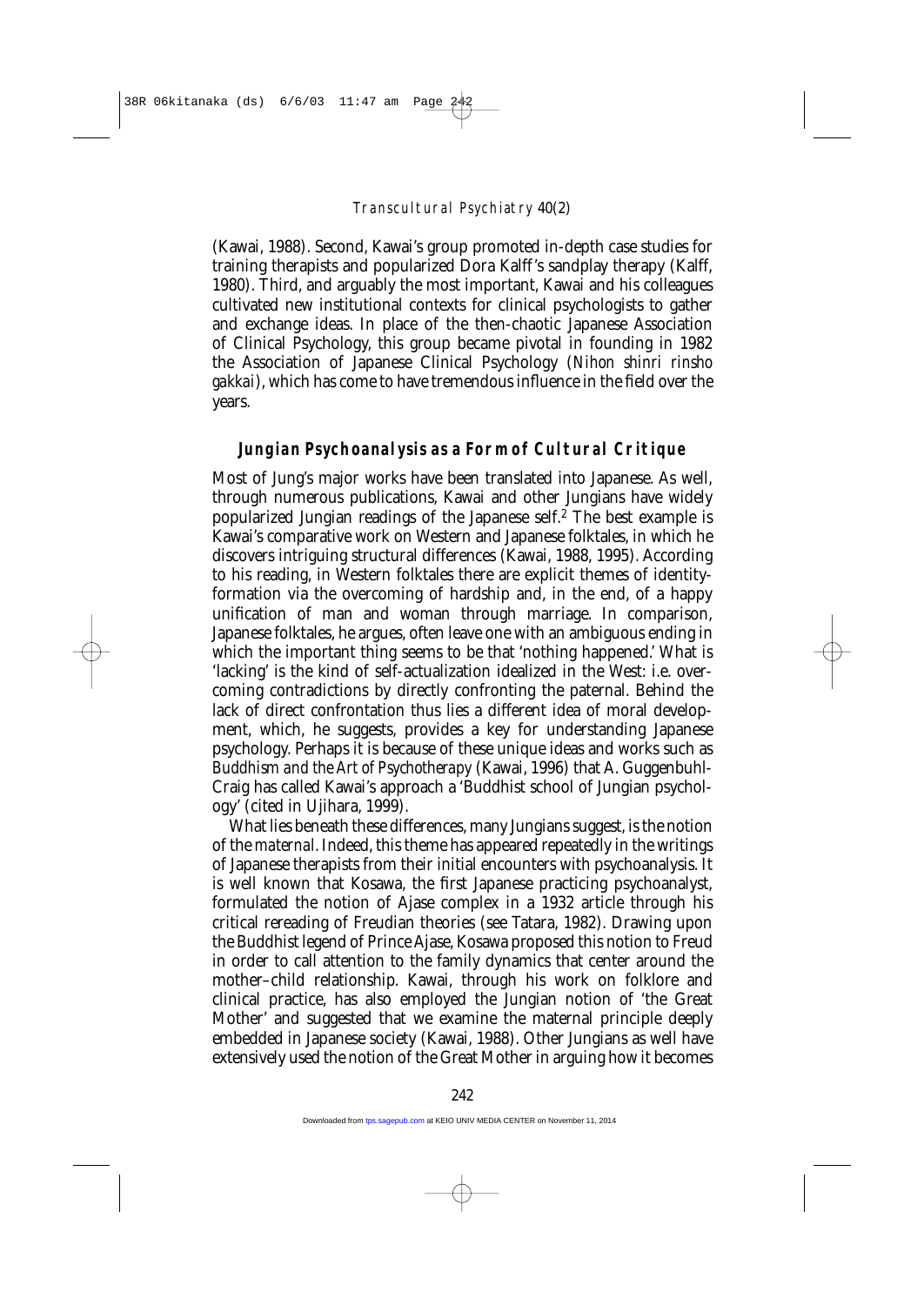a developmental task for the child to find a way to be independent from the tremendous – and suffocating – love of the internalized mother. This notion has had much appeal for scholars discussing the problems of new Japanese families, where they see a father who is so tied to work that he is virtually absent from home, and a mother who is left with all the love and academic expectation she pours onto the child. Since the 1970s when childhood problems such as school refusal syndrome, social withdrawal and adolescent crime became widely discussed, these psychoanalytical readings have offered a new language with which to speak of 'social pathology.'

A number of scholars have pointed out that psychotherapy offers a space in which stories of collective identity and morality are worked out and creatively remade (Cushman, 1995; Rieff, 1966). It is noteworthy that the 1970s saw a number of such attempts by psychotherapists, including T. Doi's (1973, 1989) theory of *amae* or dependency, and B. Kimura's (1972) notion of interrelated self. It is the ability of these psychotherapists to articulate unnamed anxieties that has promoted psychotherapy as a popular tool of self-reflection and social criticism in the media.

#### **Jungian Clinical Practices**

While Jungians have gained a foothold in the popular imagination through these provocative ideas since the 1970s, they have also worked, together with therapists of other orientations, to lay the ground for clinical practice. In terms of training, they have built up a training system using in-depth case studies, dream analysis, and sandplay therapy.

In particular, sandplay therapy has become a successful and widely adopted form of treatment. Kawai met D. Kalff, the creator of sandplay therapy, in 1962, and repeatedly invited her and other Jungian therapists to Japan to hold workshops. Kawai translated the term 'sandplay therapy' as *hakoniwa ryoho* ('box garden therapy'), which Higuchi (1990) suggests was ingenious, as it helped evoke the images of a traditional Japanese garden and the making of its miniatures. The Society of Sandplay Therapy (*Nihon hakoniwa ryoho gakkai*) was established in 1987. Sandplay therapy is now being used in a broad range of settings including school counseling, pediatrics and psychiatry in university hospitals. Many therapists have pointed out that sandplay therapy has helped them overcome some of the difficulties in transporting psychotherapy to Japan. Therapists often comment that Japanese are hesitant to verbalize and articulate their feelings in therapeutic encounters. Sandplay therapy, they suggest, allows a kind of protective free space whereby therapeutic growth is obtained not so much through verbal 'confrontation' but through playful self-discovery (see the special issue on sandplay therapy of the *Japanese Journal of*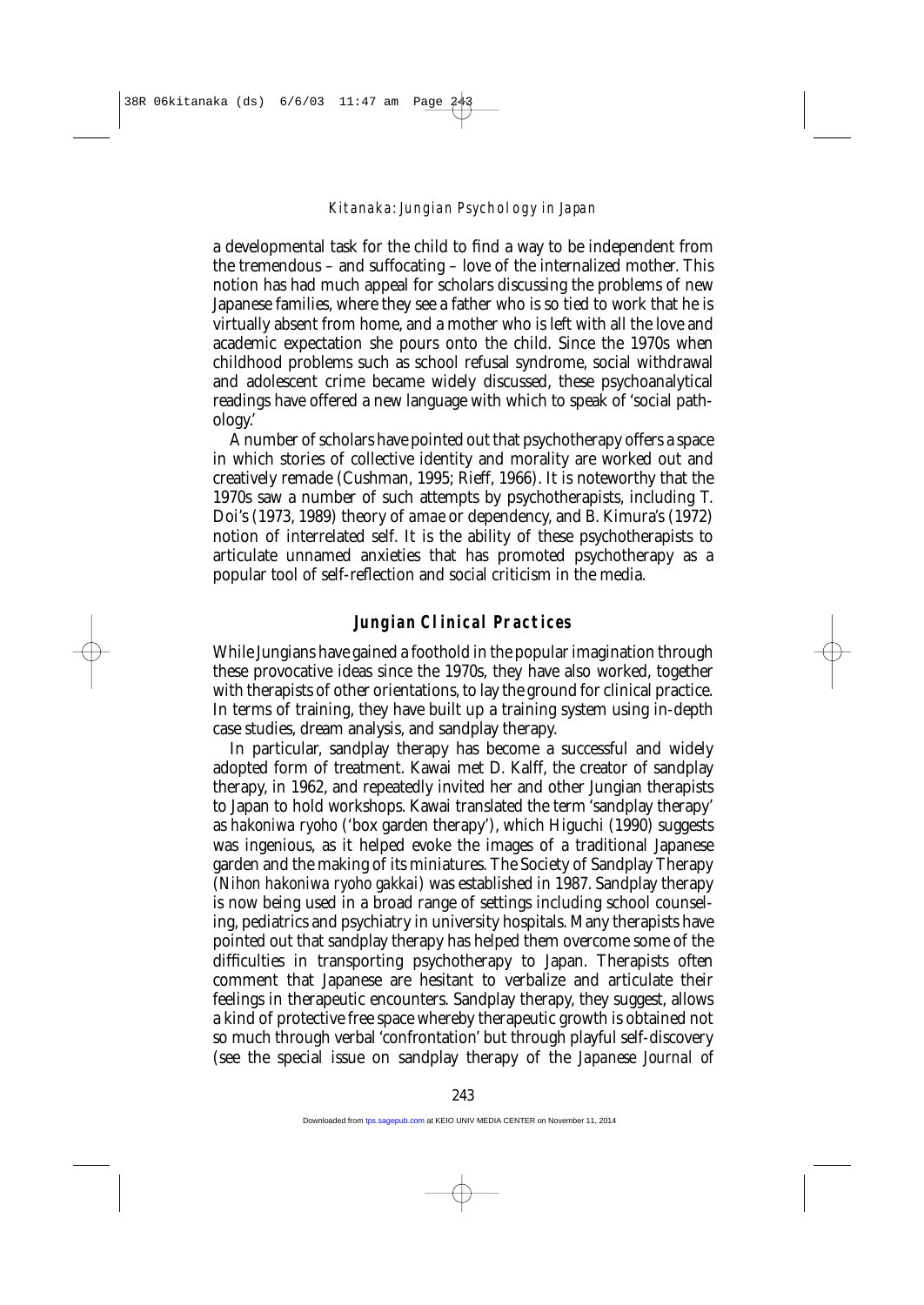*Psychotherapy*, 2002). Some therapists I have talked to point out that this therapy helps them avoid creating the 'dependency' that they see as an issue in doing psychotherapy with Japanese clients. It is probably for these perceived benefits that sandplay therapy has become widely employed beyond the circle of Jungian therapists. In the aforementioned journal, Nakagawa (2002) describes new possibilities in this field, including virtual sandplay-like systems on the internet: Sapari (for fee: http://vrml.sony.co. jp/sapari) and Inter Pot (http://interpot.nifty.com).

## **Conclusion: Institutionalization, Diversification, and Licensing**

Japanese Jungians established the Jungian Club in 1980, which now has about 800 members. The Jungian-oriented Sanno Training Institute was established by K. Ogawa and it now has about 100 staff and trainees. Numerous Jungian analysts have been invited from abroad to give lectures in Japan. International symposia have been held in Japan with themes such as 'East and West in Jungian Psychology,' and 'Masculinity and Femininity in Jungian Psychology.' Links have been made with transpersonal psychologists. There have also been active dialogs with Buddhist scholars (Young-Eisendrath & Muramoto, 2002). It seems certain that Jungians, who used to be called the 'Kyoto school,' have expanded their influence nationwide, and become firmly established as a wing of clinical psychology in Japan. However, it also seems certain that the field of clinical psychology is becoming quickly diversified, with not only Freudian and Jungian orientations, but also with neo-Freudian, Lacanian, and other new approaches that are constantly being introduced from abroad.

In clinical psychology more broadly, there is a mixture of excitement and uncertainty over the recent growth of the field. As with any expanding profession, clinical psychologists are now confronting problems of standardization, quality control and structural independence. The aforementioned Association of Japanese Clinical Psychology has 13,124 members and has become a major force in reorganizing clinical psychology. The association successfully installed a licensing system in 1988, and as of 2002 it has independently certified 8,799 clinical psychologists (including 318 MDs). Given the rising interest in psychology in recent years, universities across nation are either setting up or expanding clinical psychology departments. The Ministry of Education has created a national licensing system for school counselors and has dispatched counselors to schools all over the country since 1995, the year of the Hanshin Earthquake, when it seemed that everyone began to talk about the need for *kokoro no kea,* or 'care of the heart.'

However, the national, government-authorized licensing of clinical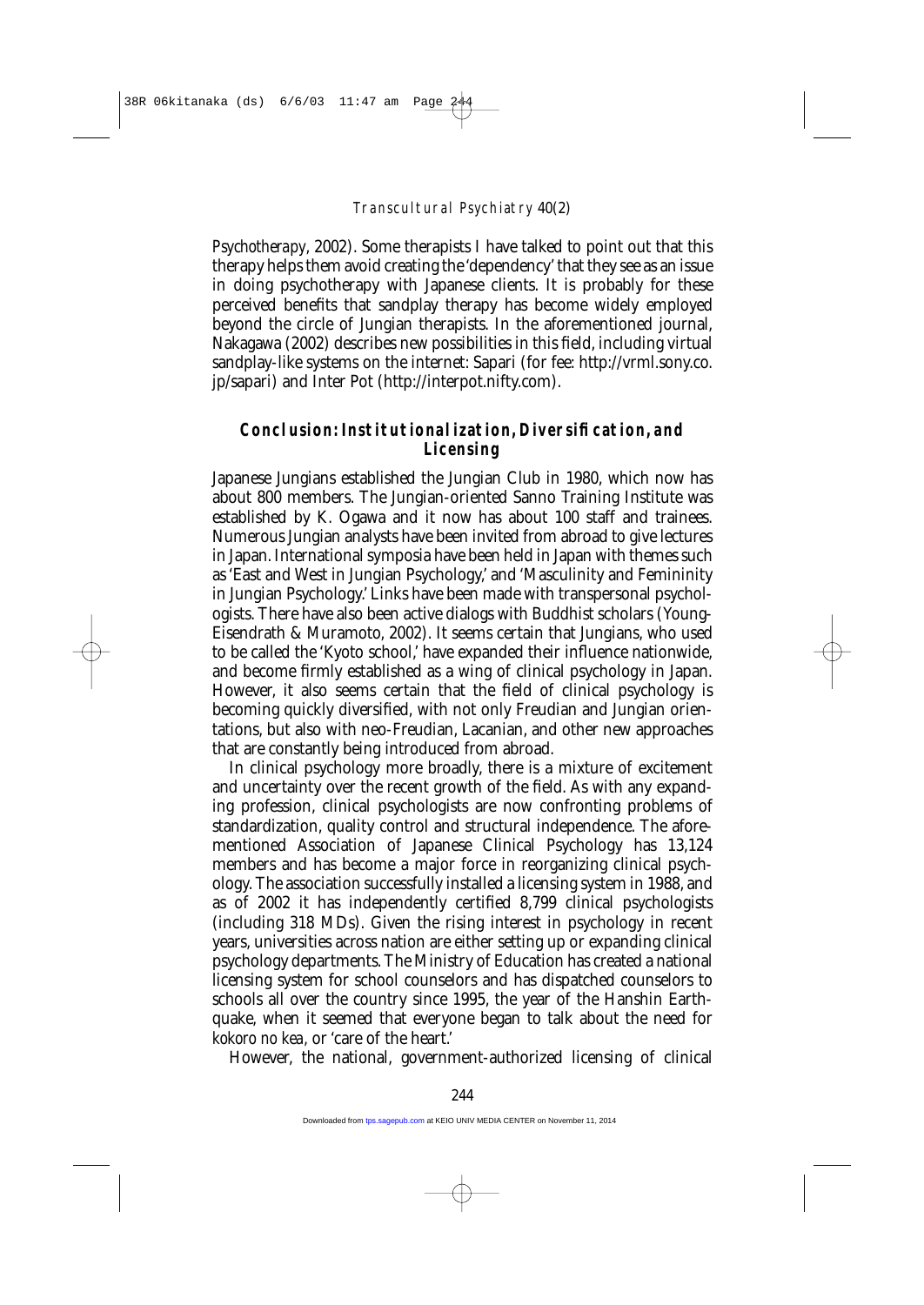psychologists has been a long and bitterly debated issue. Despite efforts by the different parties involved, including the Ministry of Health, Labor and Welfare, the issue has yet to be resolved. Because of these problems, the psychotherapy done by clinical psychologists is not properly compensated under the national health insurance system. Thus, mental hospitals and clinics that employ clinical psychologists do so despite the financial constraints it inevitably imposes, and this situation puts many psychologists in a financially vulnerable position.

Given this situation with licensing, it is difficult to foresee what will happen in the near future. It is thus all the more important to remember that Japanese encounters with psychotherapy – Jungians and otherwise – have not been characterized by straightforward reception and acceptance. They have instead been historically laden with tensions, struggles, and creative remakings of psychoanalytical theories. And it is through therapists' engagement in critical dialogue with fundamental assumptions within the Western psychoanalytical tradition *and* their own society that has given the field its vigor.

#### **Notes**

- 1. The following research note provides a brief historical sketch of Jungian influence in Japan by focusing on a small segment and limited number of actors. Recent years have seen increasing interest in the history of clinical psychology in Japan, and a number of books have been published on this topic (e.g. Sato & Mizoguchi 1997; Shinri kagaku kenkyukai rekishi kenkyubukai, 1998), including historical accounts written by Japanese Jungians (e.g. Higuchi 1990). The position from which the author speaks is that of a North American-trained medical anthropologist who has also studied psychology in Japan. Readers should thus be aware that this is *a* history and that there certainly are different stories to be told from the vantage points of those directly involved in these historical developments and engaged in psychotherapeutic practice.
- 2. I refer only to Kawai's works here but other Japanese Jungians have also published books and articles for both professional readers and popular audiences. Please see the reference for some of the works that may be of interest to the readers of *Transcultural Psychiatry*: Akiyama (1981), Akiyama (1984), Hayashi (1979) , Higuchi (1978, 1986), Yamanaka (1986, 1987), and Yuasa (1987, 1989, 1993).

#### **Acknowledgements**

I would like to thank Dr Shigeyuki Eguchi of Tokyo Musashino Hospital and Yumiko Ehara, clinical psychologist at Jichi Medical School, for helpful comments. Factual and interpretive inaccuracies are of course the responsibility of the author.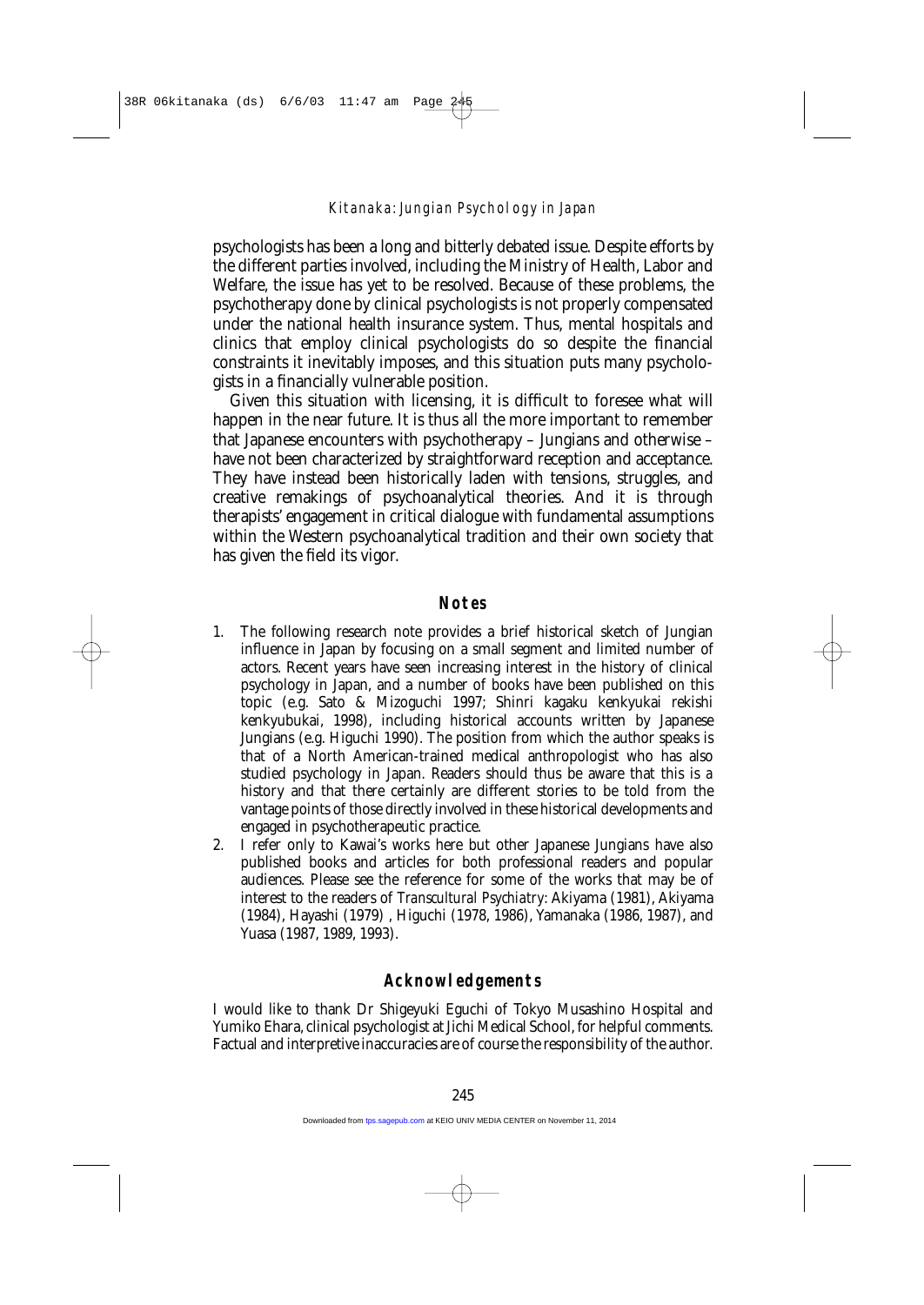#### **References**

- Akiyama, S. (1981). *Haha to ko no shinso.* [*The depth psychology of mother and child*.] Tokyo: Seidosha.
- Akiyama, S. (1984). *Kaasan oyogi ni itteii*. [*Mommy can I go swimming?*] Tokyo: Seidosha.
- Cushman, P. (1995). *Constructing the self, constructing America: A cultural history of psychotherapy*. Reading, MA: Addison-Wesley.
- Doi, T. (1973). *The anatomy of dependence*. Tokyo: Kodansha International.
- Doi, T. (1989). The concept of *amae* and its psychoanalytic implications. *International Review of Psycho-Analysis, 16*, 349–354.
- Doi, T. (1990). The cultural assumptions of psychoanalysis. In J. Stigler, R. Shweder, & G. Herdt (Eds.),*Cultural psychology: Essays on comparative human development* (p. 452). Cambridge, MA: Cambridge University Press.
- Hatase, M. (1982). *Rogers-ha. Nihon no shinrigaku.* [*Rogerian School. Psychology in Japan.*] Nihon no shinrigaku' kanko iinkai [Committee for Publishing Psychology in Japan]*.* Tokyo: Nihon Bunka Kagakusha.
- Hayashi, M. (1979). *Tsuaratusutora no shinso*. [*The depth psychology of Zarathustra*.] Tokyo: Asahi Shuppansha.
- Higuchi, K. (1978). *Yungu shinrigaku no sekai*. [*The world of Jungian psychology*.] Tokyo: Sogensha.
- Higuchi, K. (1986). *Eien no shonen genkei/Megami no genkei*. [*Forever boy archetype and goddess archetype*.] Tokyo: Sanno Shuppan.
- Higuchi, K. (1990). *Nihon ni okeru yungu shinrigaku no doko. Jung shinrigaku shiryoshu. 'Jung shinrigaku shiryoshu' kanko iinkai.* [*Trends in Jungian psychology in Japan. Research collection on Jungian psychology*.] Tokyo: Sanno Shuppan.
- Kalff, D. M. (1980). *Sandplay: A psychotherapeutic approach to the psyche*. Santa Monica, CA: SIGO Press.
- Kawai, H. (1988). *The Japanese psyche: Major motifs in the fairy tales of Japan*. Dallas, TX: Spring.
- Kawai, H. (1995). *Dreams, myths and fairytales in Japan*. Einsiedeln, Switzerland: Daimon Verlag.
- Kawai, H. (1996). *Buddhism and the art of psychotherapy*. College Station: Texas A&M Press.
- Kimura, B. (1972). *Hito to hito no aida.* [*In-between people*.] Tokyo: Kobundo.
- Murase, T. (1995). *Rinsho shinrigaku no genten.* [*The starting point of clinical psychology*.] Tokyo: Seishin Shobo.
- Nakagawa, J. (2002). Hakoniwa ryoho no kanosei. [Potentials of sandplay therapy.] *Seishin ryoho*, 23(2).
- Rieff, P. (1966). *The triumph of the therapeutic: Uses of faith after Freud*. New York: Harper & Row.
- Sato, T., & Mizoguchi, G. (Eds.). (1997). *Tushi: Nihon no shinrigaku.* [*Comprehensive history of psychology in Japan*.] Kyoto: Kitaoji Shobo.
- Shinri kagaku kenkyukai rekishi kenkyubukai [Historical Division of the Psychology Research Group]. (1998). *Nihon shinrigakushi no kenkyu*. [*Research on the history of psychology in Japan*.] Kyoto: Hosei Shuppan.